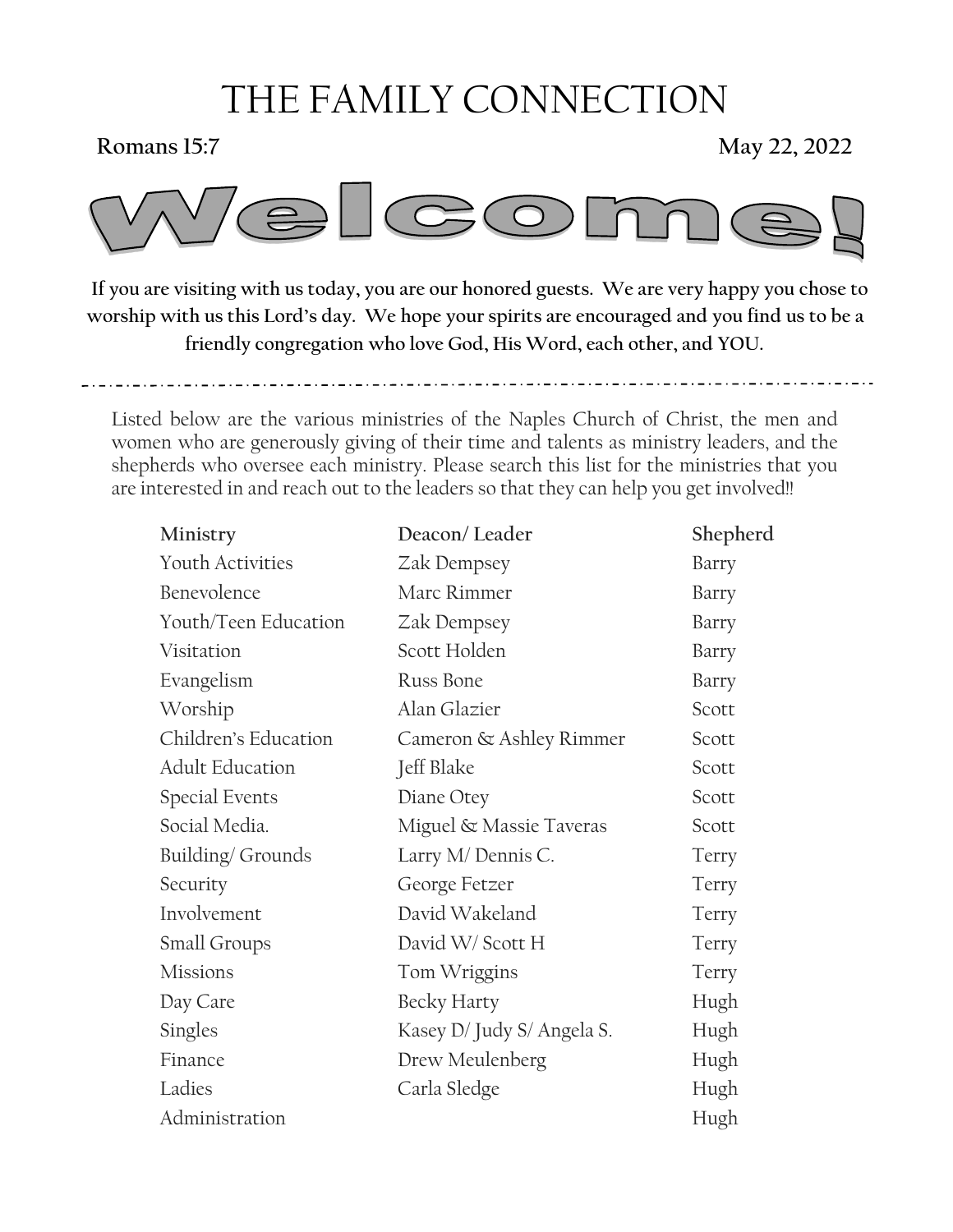| PRAYER LIST*                                                                  |                                                                      |                                                                                             |  |  |
|-------------------------------------------------------------------------------|----------------------------------------------------------------------|---------------------------------------------------------------------------------------------|--|--|
| <b>MEMBERS</b>                                                                | Order of Worship                                                     |                                                                                             |  |  |
| Claude Haynes<br>$\bullet$<br>Debbie Kendall                                  | May 22, 2022                                                         |                                                                                             |  |  |
| $\bullet$<br>Frank Vitiello<br>$\bullet$                                      | Call to Worship:                                                     | Zak Dempsey                                                                                 |  |  |
| Linda Copeland<br>$\bullet$                                                   |                                                                      |                                                                                             |  |  |
| Danny Shelly<br>$\bullet$                                                     |                                                                      | "I Will Enter His Gates"                                                                    |  |  |
| Margie Rhodes<br>$\bullet$                                                    | <b>Terry Billingsby</b><br>Welcome & Prayer:                         |                                                                                             |  |  |
| <b>Bonnie Stephens</b><br>$\bullet$<br>Maria Reategui<br>$\bullet$            |                                                                      | "Marching to Zion"                                                                          |  |  |
| <b>Elvis Durity</b><br>$\bullet$                                              |                                                                      | "When I Survey the Wondrous Cross" V1,3&4                                                   |  |  |
| <b>Bob Stafford</b><br>$\bullet$                                              |                                                                      |                                                                                             |  |  |
| Doug Fee<br>$\bullet$                                                         | Communion:                                                           | Drew Meulenberg                                                                             |  |  |
| Carla Sledge<br>$\bullet$<br>Donna Strong<br>$\bullet$                        |                                                                      | 1 Corinthians 11:23-26                                                                      |  |  |
| Lee & Linda Sutton<br>$\bullet$                                               |                                                                      | Matthew 6:19=26                                                                             |  |  |
| Di Menoher<br>$\bullet$                                                       | Song before the Message                                              |                                                                                             |  |  |
| Jeff Blake<br>$\bullet$                                                       | "There Is a Habitation"                                              |                                                                                             |  |  |
| Glenn Macon<br>$\bullet$<br><b>Rick Barrett</b>                               | Children are invited to go to the worship class during this song*    |                                                                                             |  |  |
| John Wallace                                                                  | Message:                                                             | <b>Tim Neal</b>                                                                             |  |  |
| NURSING HOME / SHUT-INS                                                       | <b>Invitation Song:</b>                                              | "On Bended Knee"                                                                            |  |  |
| Frieda Rodgers<br>June McCauley<br>Lew Parks                                  | <b>Closing Song:</b>                                                 | "Because He Lives"                                                                          |  |  |
| <b>FAMILY &amp; FRIENDS</b>                                                   | <b>Closing Prayer:</b>                                               | David Wakeland                                                                              |  |  |
| Lexi Carr<br>Jon Sauer<br>$\bullet$                                           |                                                                      |                                                                                             |  |  |
| Kasey Dudley<br>Tania Gadbury<br>$\bullet$                                    | Parents please pick up your children from class                      |                                                                                             |  |  |
| Maddie Whitlock<br>$\bullet$                                                  |                                                                      | *Children's Worship Class - 3 years of age to Pre-K - Classroom A8                          |  |  |
| Cara Rogers<br>$\bullet$<br>Amelia Larios<br>$\bullet$                        |                                                                      | Worship volunteers - remember to meet in Classroom A-11 at 8:50                             |  |  |
| Joe & Marie Lennon's son                                                      |                                                                      |                                                                                             |  |  |
| Mary Ryder<br>Lynn Greer<br>$\bullet$                                         |                                                                      | Communion bread has been placed into individual cups. Gluten Free                           |  |  |
| Linda Sutton grandson Matt &<br>$\bullet$                                     |                                                                      | communion has been placed within the very center ring of each tray.                         |  |  |
| great granddaughter Jordan<br>John Wallace's sister, Beth                     | Bread & juice cups will be picked up when the offering is collected. |                                                                                             |  |  |
| $\bullet$<br>Marsha Hampton<br>$\bullet$                                      |                                                                      |                                                                                             |  |  |
| Marco Moros<br>$\bullet$                                                      |                                                                      | <b>Future Events</b>                                                                        |  |  |
| Hussey Family<br>Sally Abbott<br>$\bullet$                                    | TODAY:                                                               | PopStroke in Fort Myers - Single's Fellowship                                               |  |  |
| Judy Sauer's g-daughter, Meaghan<br>$\bullet$                                 | Every Monday:<br>Open Bible Study - 6-7PM - Fellowship Rm            |                                                                                             |  |  |
| Ivonne - Maria Reategui's cousin<br>$\bullet$<br>Robert Champion<br>$\bullet$ | Every Tuesday:                                                       | Every Tuesday:<br>Men's Prayer Meeting - 6:30 AM<br>Girls' Devo - 6:15PM - Pam Macon's home |  |  |
| Michael Presto<br>$\bullet$                                                   | May llth-June lst:<br>Ladies Bible Class begins at 6PM               |                                                                                             |  |  |
| Larry Brown<br>Judy Brugman<br>$\bullet$                                      | May 29th:<br>Fellowship Meal honoring our Graduates                  |                                                                                             |  |  |
| Laubel Perez<br><b>Brooke Ruppel</b><br>$\bullet$                             |                                                                      | Dec 9th:<br>Christmas Dinner                                                                |  |  |
| Mary Nell Shelly<br>$\bullet$<br>Danny Billingsby<br>$\bullet$                | Birthday's & Anniversaries                                           |                                                                                             |  |  |
| Donia Ciabuca<br>$\bullet$                                                    | 22 - Kyle, Lexi, & Kalee Cipolla                                     | 28 - John Seay                                                                              |  |  |
| Adrian Ivanov<br>$\bullet$                                                    | 23 - Marc & Sonyia Rimmer                                            | 28 - Phil & Tammy Zoltek                                                                    |  |  |
| <b>MILITARY</b>                                                               | 25 - Alan Glazier<br>29 - Cristina Cano                              |                                                                                             |  |  |
| Christopher Lemay Lee Strong<br>Darrell Martin Casandra Prokop                | 25 - Jack & Rachel Dehanas<br>30 - Maria Reategui                    |                                                                                             |  |  |
|                                                                               | 27 - Joe & Marie Lennon                                              | 31 - Carlie Darragh                                                                         |  |  |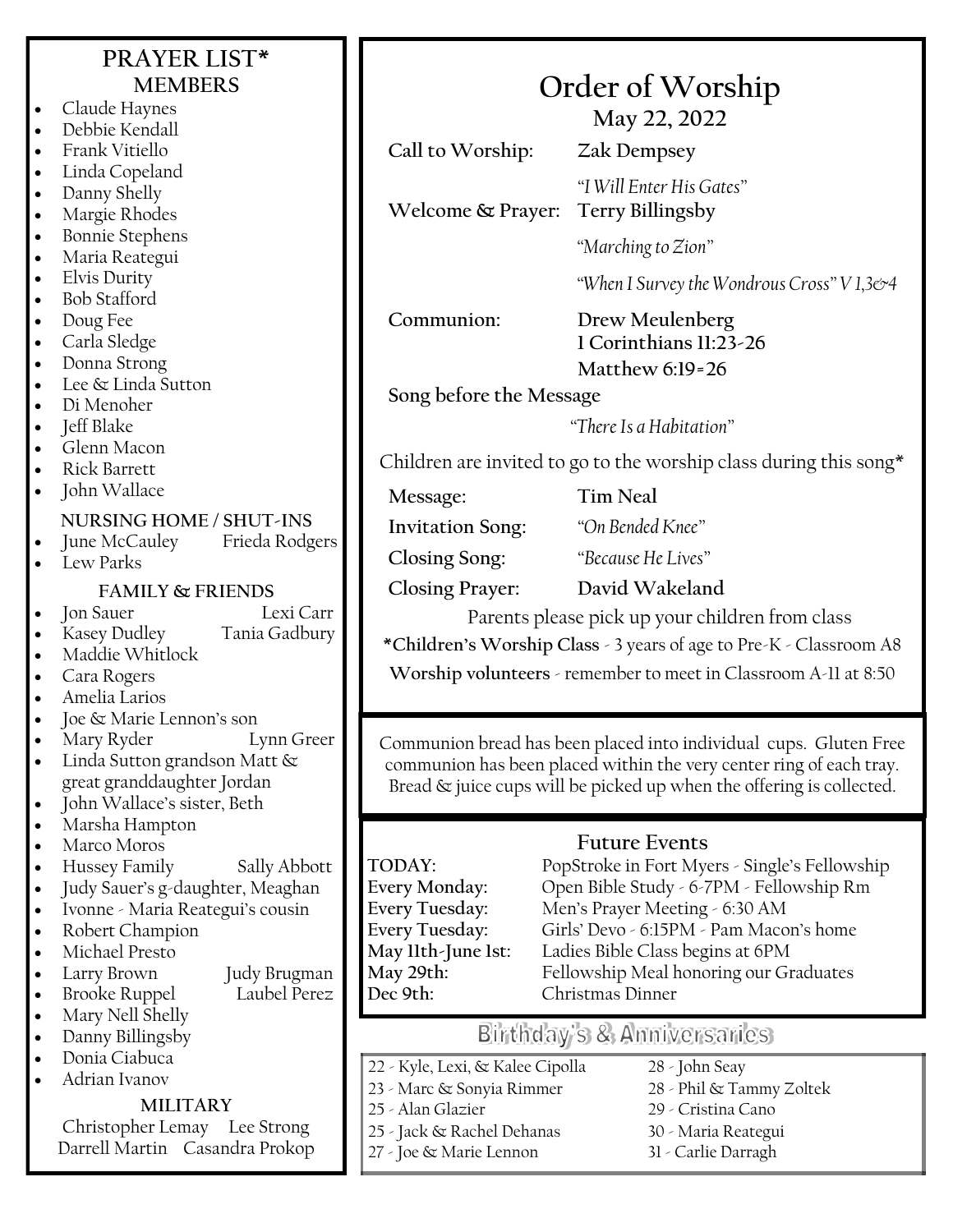### **GIVING & ATTENDANCE WEEK ENDED May 15, 2022**

| Weekly Actual<br>\$          | 8,752   |  |  |
|------------------------------|---------|--|--|
| Weekly Budget                | \$7,400 |  |  |
| \$<br>Weekly Variance        | 1,352   |  |  |
| 4 Week Average Variance      | \$1271  |  |  |
| Sunday Worship:              |         |  |  |
| Attendance in Building       | 152     |  |  |
| Attendance via views online: |         |  |  |
| Sunday Morning Study:        |         |  |  |
| Attendance in Building       |         |  |  |
| Attendance via views online: |         |  |  |
| Sunday Evening:              |         |  |  |
| Connection Group Attendance  |         |  |  |
| Wednesday:                   |         |  |  |
| Attendance in Building/Teens | 58      |  |  |
| Attendance online:           |         |  |  |

### **PRAYER SECTION**

- Claude Haynes, June McCauley, Elvis Durity, & Scott Blake continue to have health challenges.
- Pray for the families affected by COVID-19.
- Several members are going through a series of medical tests and doctor appointments. Please keep all of them and their medical team in your prayers.
- Frank Vitiello was released from the hospital. He will continue his rehab PT at home.
- Angela Steinkirchner's dad is in the ICU after a heart attack.

### **Single's Ministry**

The singles ministry outing at Pop-Stroke in Fort Myers today is open to everyone. Please see Kasey D., Angela S. or Judy S. for details.

### **Ladies Bible Study**

May 11th - June 1st the Ladies Wednesday Night Bible Class will begin at 6pm with a covered dish meal. Bring your Bibles and a dish to share. We are studying "Encountering the Pharisees". We will cover Luke 7:18-50.

## **Bible Study Times & Locations**

**Sunday morning classes:**

**Adults** will gather in the Auditorium - **Tim Neal New to Us Class -**will meet in Classroom A8 **- Scott Otey Cradle Roll** will meet in the Training Room - **Melissa Neal PreSchool** will meet inClassroom #2a - **Nora Vitiello K-2nd grades** will meet inClassroom #7 - **Susan Meulenburg 3rd – 5 th grade**s will meet in Classroom A-11 - **Kristin Cipolla Teens -** meet in the Teen House with **Zak & Jordyn Dempsey Sunday night:- 5:30 PM -See insert for locations Wednesday night classes 6:30PM: Adults** - Auditorium - teacher - **Jeff Blake** 

 **Ladies -** Fellowship Room - Trustworthy - various ladies **PreSchool** will meet inClassroom #2a - **Susan Shelly**

**3rd – 5 th grade**s will meet in Classroom A-11 - teachers **Diana Travis & Pam Billingsby** 

 **Teens** - Teen House - **with Zak & Jordyn Dempsey** Our virtual options via Facebook & YouTube, @ the times listed above.

We hope you will join us in one of these Bible study opportunities.

## **Thank You**

Thank you to those who helped with Livingston Academy's graduation last week. There were 31 VPK students in 2 classes who were a part of our 5th graduating class. Everyone, from those who wrote scriptures inside the children's graduation books to those who helped the students with their cap & gowns, played an important role in making this event a success! We are blessed to have your support. Becky Harty

## **Honoring Our Graduates**

After Bible study on May 29th, we will be honoring our 2022 high school graduates with a fellowship meal - dessert will be provided.. Everyone is invited to help celebrate Faith Brown, Jaxon Davis, Hannah Macon and Eli Neal. We wish them the best of luck as they begin the next chapter of their lives! If you are able to volunteer in the kitchen, please see Jordyn Dempsey or Kathleen Brown.

## **Congratulations Seniors!**

**Jaxon Davis** has attended Sebring High School in Sebring, Florida. This year he is dual enrolled at Gulf Coast High School and Florida Southwestern State College. Jaxon was a member of the drumline in the Sebring HS Marching Band and the Highlands County Fishing team. He was baptized in 2015 and has been attending here since August of 2021. Jaxon has participated in youth group activities including Lads to Leaders and SonQuest, additionally he has led singing, delivered sermons, and taught children's Bible classes at the Sebring Parkway Church of Christ. He also volunteered to help elderly homeowners maintain their homes and properties and conducted worship services at local nursing homes. Jaxon enjoys playing basketball, golfing, gaming, and hanging out with his family. He is employed at Shadow Wood Country Club. His future plans are to obtain his Class A PGA certification thru Professional Golf Management. His favorite Bible verse is Proverbs 16:9.